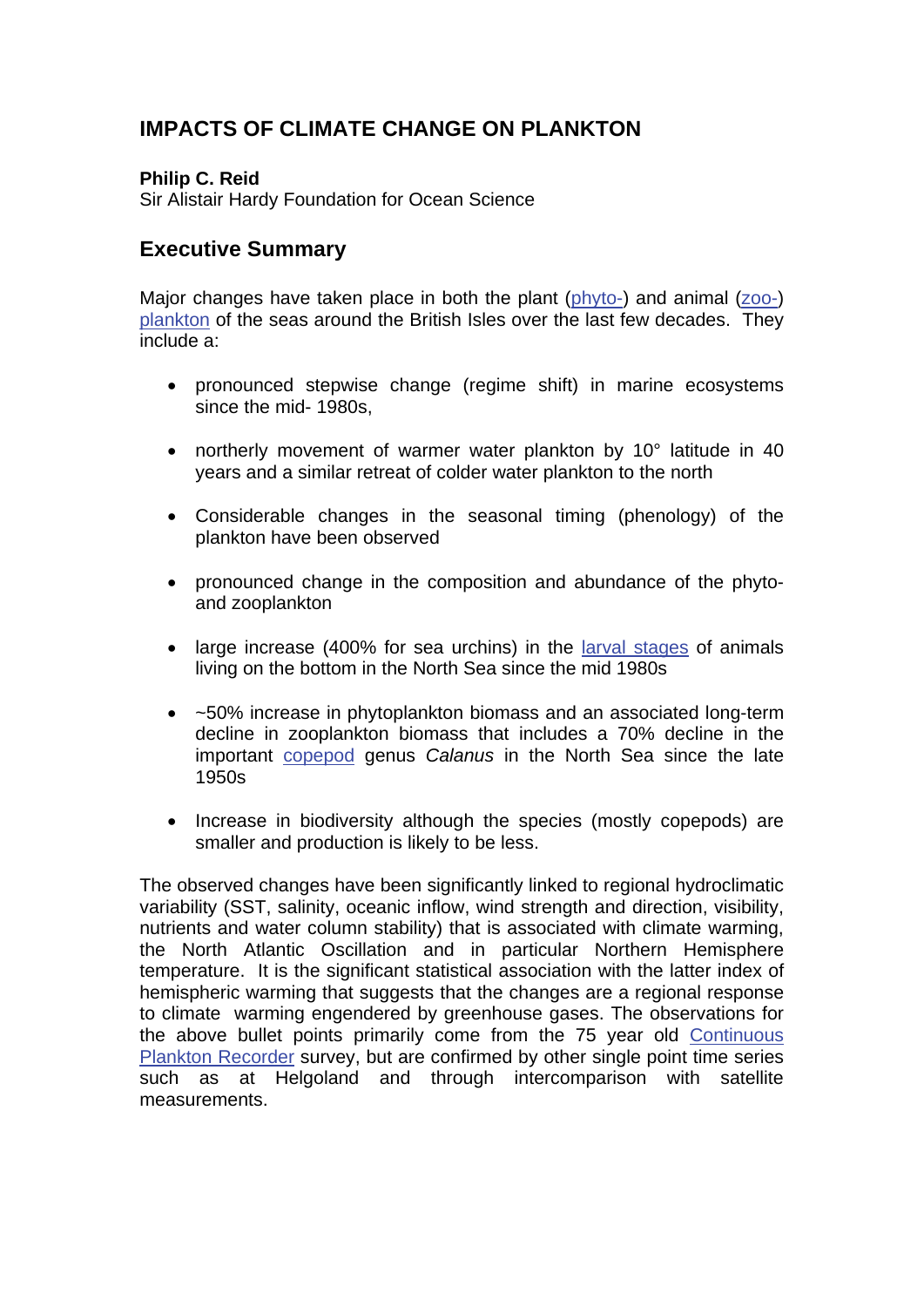Modelling studies are still at an early stage although inclusion of the plankton data in new modelling approaches to fishery assessment is giving promising preliminary results. Likely much higher sea temperatures in UK waters in the future will lead to further large changes in plankton as temperature appears to be a major factor in the composition of communities and in the timing (phenology) of populations.

Other factors such a[s eutrophication,](http://www.mccip.org.uk/arc/glossary.htm) fisheries and in the future [acidification](http://www.mccip.org.uk/arc/glossary.htm) may also contribute to plankton variability, but they are believed, by general consensus, to be less important than hydroclimatic forcing. In contrast the changes in the plankton have had a major impact on fish stocks with a decline in gadoid biomass, especially cod, and can also explain the marked reduction in returns of salmon to home waters. A climate link has also been established between plankton, sandeels and seabirds There is regional variability in the patterns of change seen in the plankton, but the general trends described above are characteristic of all waters around the UK.

## **Level of Confidence**

Medium. A high level of confidence is suggested in the information axis primarily on the basis of information from the Continuos Plankton Recorder survey although there is a great deal of other plankton data that is backing up the messages coming from the survey. Modelling is still at an early level, but preliminary work with **GAMS**, Neural Networks and intercomparison with satellite derived data is helping to confirm a strong linkage between plankton variability and hydroclimatic change with a strong relationship to temperature. It should not be too long before it is possible to forecast possible scenarios for UK seas with higher sea temperatures. Unfortunately, we cannot derive a confidence level for potential shifts like the mid 1980s regime shift that has had such a major impact on the UK marine environment. Thus on average the information available is high, but the confidence in interpretation moderate.

## **Key Sources of Information**

Charting Progress: State of Plankton section (Reid et al., 2005) in Marine Habitats and Species <http://192.171.163.165/Climate%20Encyclopaedia/pdfs/chartprogress-3.pdf>

ICES Working Group: Zooplankton Ecology annual reports other documents <http://www.ices.dk/committe/occ/wgze.htm>

SAHFOS Ecological Status Report for 2004/5 [http://192.171.163.165/annual\\_reports/annual%20report%202005/ecological](http://192.171.163.165/annual_reports/annual%20report%202005/ecological%20status%20(ebook).pdf) [%20status%20\(ebook\).pdf](http://192.171.163.165/annual_reports/annual%20report%202005/ecological%20status%20(ebook).pdf)

SAHFOS web site <http://www.sahfos.org/>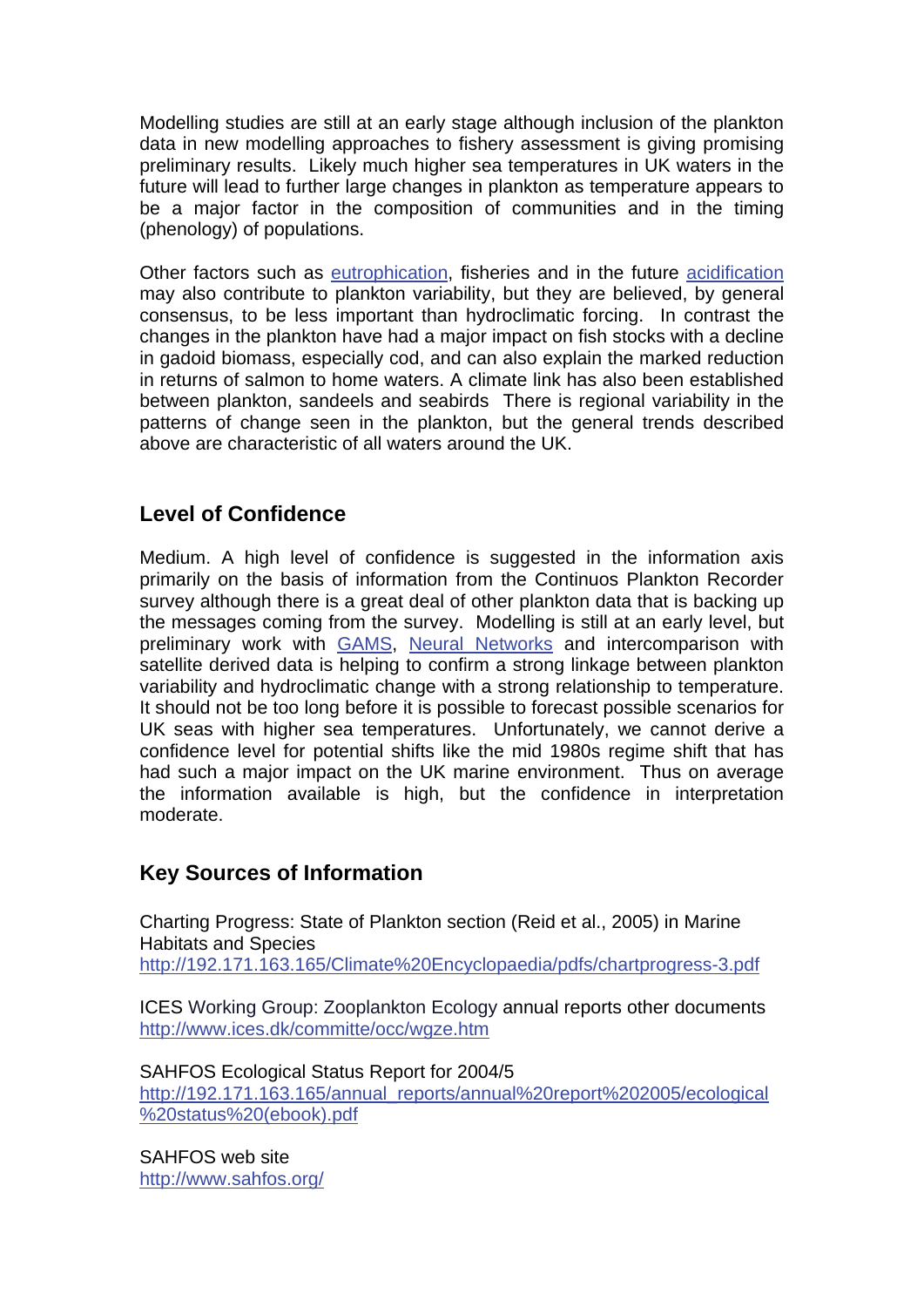# **Supporting Evidence**

Chapter 2 in Charting Progress (Reid *et al.,* 2005) gives a comprehensive assessment of the status of plankton in UK waters (Charting Progress: State of Plankton section in Marine Habitats and Species [http://192.171.163.165/Climate%20Encyclopaedia/pdfs/chartprogress-3.pdf\)](http://192.171.163.165/Climate%20Encyclopaedia/pdfs/chartprogress-3.pdf). An amended version of the executive summary from this paper, that includes some selected references is given below. Readers are referred to the full report for further information. The recently published report by the ICES Working Group on Zooplankton Ecology (Valdes *et al.,* 2006) provides further information on changes in zooplankton and phytoplankton for UK and adjacent waters.

Plankton are at the base of the food chain and are the source of food for all other marine organisms. The carrying capacity of ecosystems in terms of the size of fish resources and recruitment to individual stocks is highly dependent on variations in the abundance, timing and composition of the plankton. These organisms also play a crucial role in climate change through the export of the important greenhouse gas  $CO<sub>2</sub>$  to the deep ocean by carbon sequestration in what is known as the 'biological pump'. Without this process concentrations of  $CO<sub>2</sub>$  would be much higher in the atmosphere and the climate of the world would be much warmer. Through the foresight of the UK government in maintaining funding for more than 70 years a comprehensive coverage of plankton variability has been obtained in the waters around the British Isles over this time by the Continuous Plankton Recorder (CPR) survey.

Assessment of the results from the CPR survey indicates that major biological changes have taken place in the plankton over the last few decades in the seas around the British Isles, apparently greater than at any time over the last 100 years. A pronounced stepwise change (regime shift) has occurred in marine ecosystems since the mid-1980s that is reflected in all components of the ecosystem, e.g. plankton, benthos, fish, birds, nutrients and current fluxes (Reid *et al*., 2001, Beaugrand 2004). At about the same time there has been a northerly movement of warmer water plankton by 10° latitude in 40 years and a similar retreat of colder water plankton to the north (Beaugrand *et al*., 2002). While direct causative mechanisms for these changes are at times not fully established, hydro-climatic variability appears to have played an important modulating role. This overriding natural variability, possibly forced by global climate change, needs to be considered in any assessment of the ecological state of UK coastal waters.

Against this background of 'natural' variability the plankton of the seas around the British Isles that are sampled by the CPR appear relatively pristine and apparently unaffected by anthropogenic inputs of contaminants or eutrophication. However, the CPR survey monitors deeper water offshore. It is nearshore regions that are more likely to be affected by pollution and where there is a priority to distinguish between natural forcing and human impacts. At present there is in general no systematic sampling of plankton in nearshore waters, although this will be required in the future to comply with the EU Water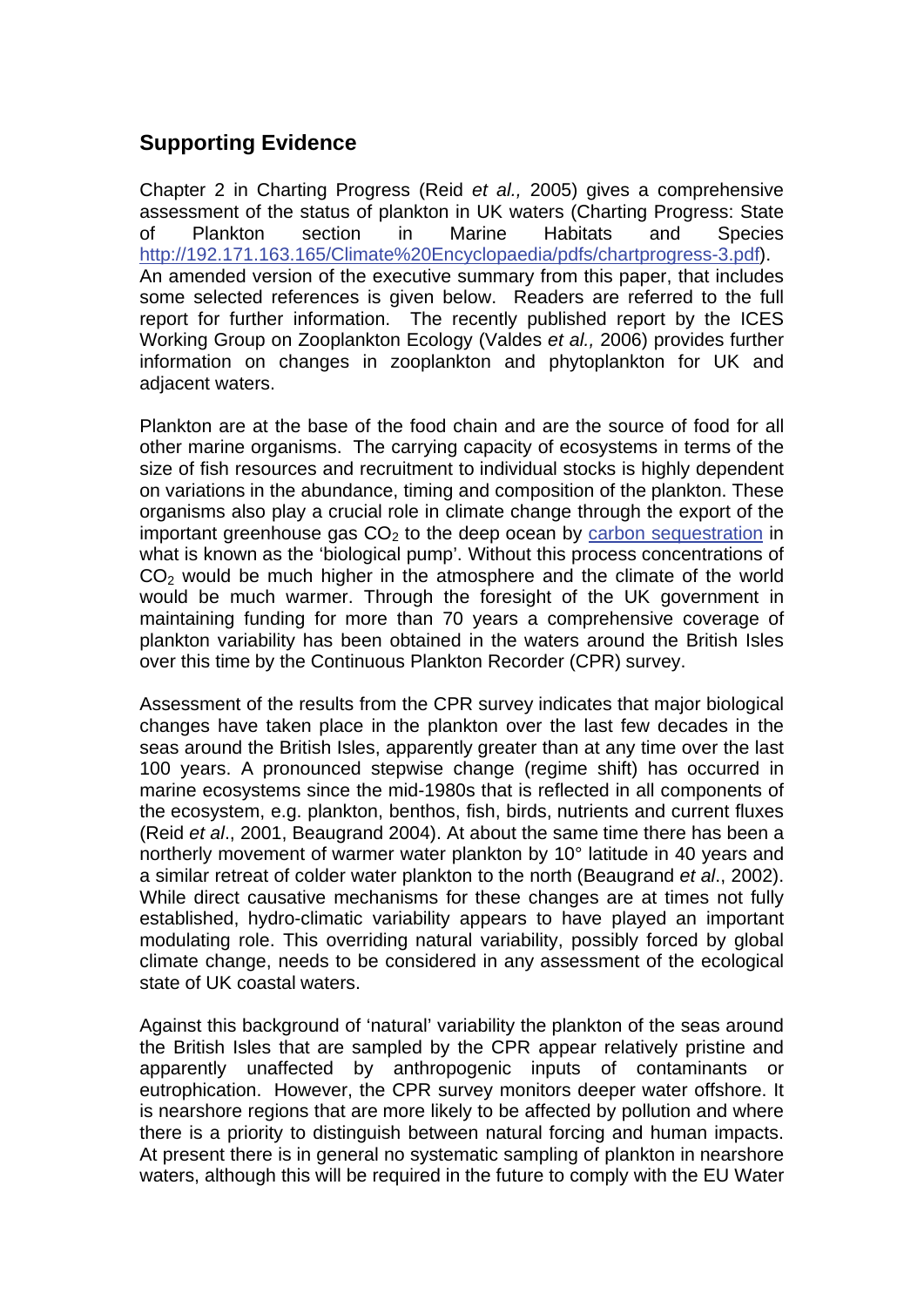Framework Directive and other international agreements. The evidence for the statement on eutrophication is provided by the similarity of the patterns of change seen in both coastal and offshore regions of the North Sea and areas to the west of Ireland in the ocean (Edwards *et al*., 2001). The changes in phytoplankton are primarily forced by physical factors. This does not mean that eutrophication does not occur in waters closer to the coast, where the CPR does not sample. Physical factors also clearly dominate the patterns of change in zooplankton. Overall there is no evidence for any impact from contaminants on the plankton at the regional scale.

The seas around the British Isles are biologically diverse in terms of plankton, especially so as the UK is at the node of the limits of distribution of warm temperate and cold boreal faunas. This diversity is reflected in the productivity of the seas in terms of harvested resources. Our understanding of the diversity and ecology of certain members of the plankton, including coelenterates and other 'jellies' and the smaller components from micro to picoplankton is, however, far from complete. There have been clear changes in diversity in recent years as a consequence of the regime shift and the biogeographical shifts. The full consequences of these changes for biodiversity, biogeochemical cycles and living marine resources have still to be determined as have the potential impacts on the 'biological pump'. Ecosystems around the UK appear to have moved into a warmer dynamic regime that is possibly leading to a greater transport of material to the benthos with a faster turnover in the plankton involving the microbial loop. Temperature appears to be a major factor in the composition of communities and in the timing (phenology) of populations (Edwards and Richardson, 2004; Richardson and Schoeman, 2004).

Highly significant relationships have been found between plankton, salmon returns to home waters, cod and other demersal species and three indices of hydrometeorological forcing (Northern Hemisphere temperature (NHT), Sea Surface Temperature (SST) in the eastern Atlantic and the North Atlantic Oscillation (NAO)) (Beaugrand and Reid, 2003). These relationships have been reinforced by a strong link with NHT from the 1980s onwards. As the rapid rise in NHT has been attributed to increasing levels of greenhouse gases it is possible that the recent observed changes in the plankton are a response to global warming. If the predictions of the International Panel on Climate Change (IPCC) of a continuing rise in global temperatures prevail then it can be expected that returns of salmon to home waters will continue to decline, especially at the southern edge of their distribution in Spain and France and possibly in the UK. In recent decades North Sea cod stocks have undergone a pronounced decline as a consequence of overfishing. The radical switch that occurred in the plankton environment of larval/juvenile cod since ~1987 has exacerbated the impact of overfishing on cod as conditions have been highly unfavourable for the survival of young cod. The planktonic copepods that form the principal food of larval cod when they hatch from their eggs have changed in composition, with a reduction in size and biomass and a mismatch in the timing of occurrence of the cod larvae and their favoured planktonic food (Beaugrand *et al.,* 2003). Stocks of the boreal cod, as for the salmon, are also likely to decline if Northern Hemisphere temperatures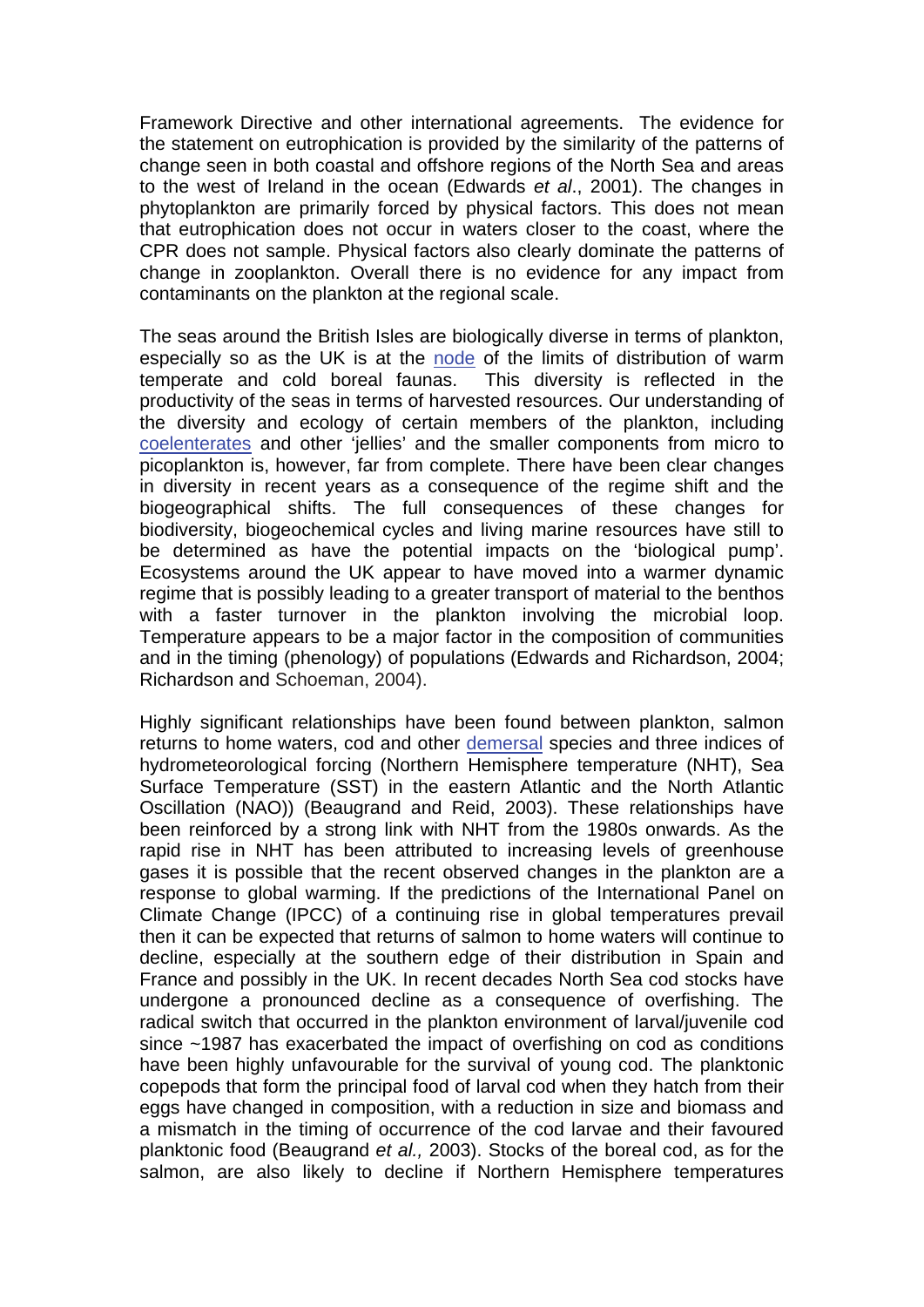continue to rise, although it should be remembered that a single year with good recruitment could lead to a rapid improvement in cod stocks.

Part of the sequence of changes that have occurred since the mid-1980s has been an apparent alteration in the current patterns in the North Atlantic, with an increased inflow of oceanic water into the North Sea from a more southerly source. Higher flows in the slope current are implicated. Possibly through increased nutrient supply from the ocean and higher temperatures, phytoplankton biomass and, almost certainly, production has increased in most UK waters, especially in the North Sea and in an area off the shelf to the west of Northern Ireland. Some idea of the scale of the change can be seen in the 90% increase in winter levels of Phytoplankton Colour (a visual index of chlorophyll) post 1987. Good calibration has recently been achieved between this index and SeaWiFS measures of chlorophyll reinforcing the message of the change (Raitsos *et al*., 2005). As the changes occur in both the North Sea and off the shelf they clearly cannot be attributed to eutrophication.

Because of the data rich nature of the CPR archive and the long period over which samples have been taken and analysed, it is possible to determine baseline conditions for a range of planktonic species and indices in terms of abundance, biomass and biodiversity. These indices may be calculated from mean results or changes since the beginning of the time series or from when important changes took place in the methodology of analysis. Results were presented for a set of proposed indicators of the state of UK marine waters. Four general indices of plankton were selected to summarise the main patterns of change (total copepods, abundance of the copepod *Calanus finmarchicus*, ratios of the copepods *Calanus finmarchicus* and *Calanus helgolandicus* and phytoplankton colour). In addition, seven assemblages of copepod plankton were outlined that reflect changes in water masses around the UK. Patterns of change were also described for 'Harmful Algal Bloom' species and introduced 'non-native species'.

Observed planktonic variability emphasises the need to develop an ecological approach to monitoring human impacts and also for a multiscale approach that quantifies some degree of natural variability from a regional scale down to a local scale. Confidence in any assessment of anthropogenic impacts on the biological systems found in UK coastal waters will only be possible if wider pan-Atlantic influences and 'natural' variability through time are taken into consideration.

**Please acknowledge this document as: Reid, P. C. (2006). Impacts of Climate Change on Plankton** *in* **Marine Climate Change Impacts Annual Report Card 2006 (Eds. Buckley, P.J, Dye, S.R. and Baxter, J.M), Online Summary Reports, MCCIP, Lowestoft, [www.mccip.org.uk](http://www.mccip.org.uk/)**